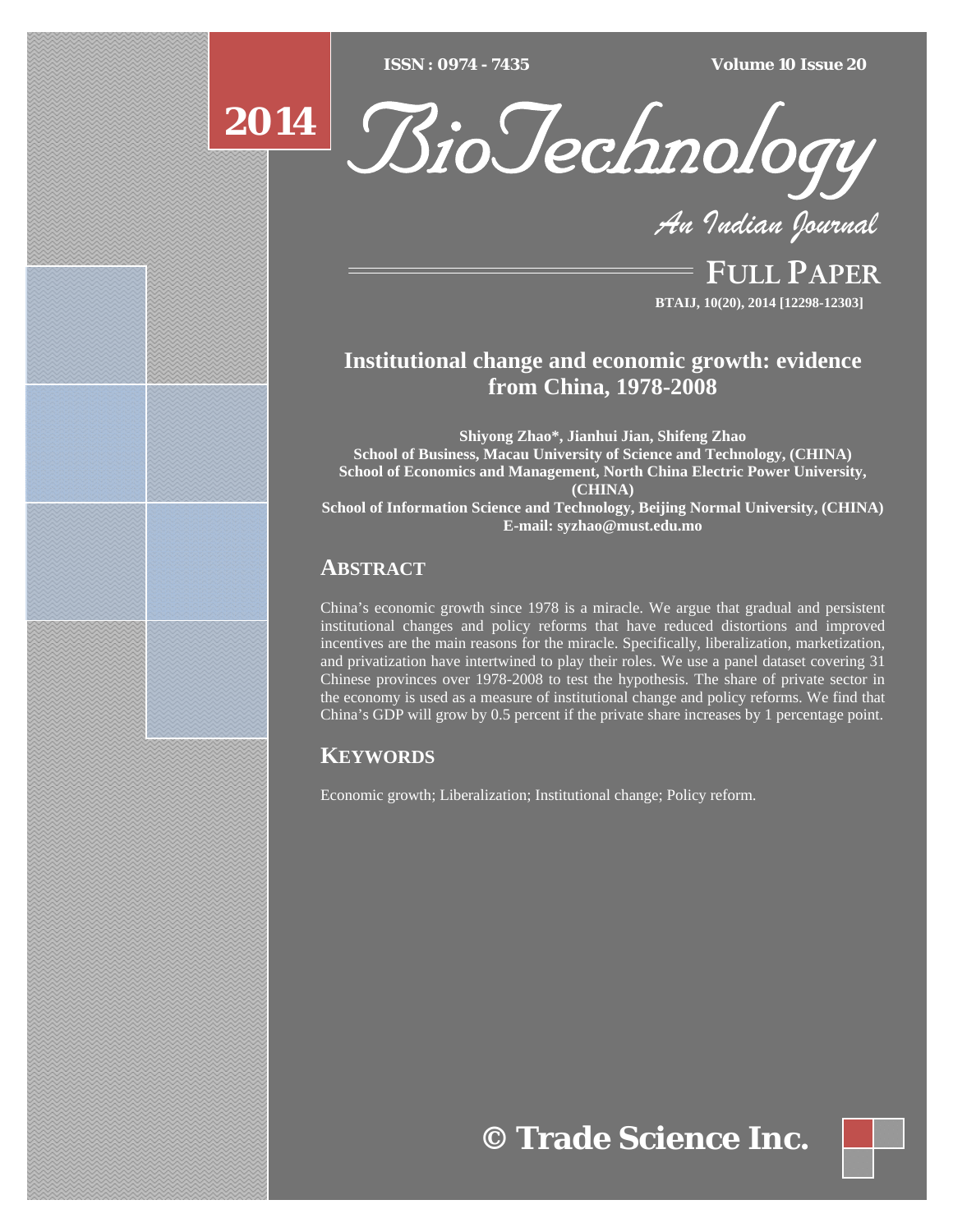# **INTRODUCTION**

 The pace and scale of China's economic transformation since the late 1970s have no historical precedent. In 1978, China was one of the poorest countries in the world. The real per capital GDP in China was only one-fortieth of the U.S. level and one-tenth the Brazilian level. Since then, China's real per capita GDP has grown at an average rate exceeding 8 percent per year. As a result, after 30 years, China's real per capita GDP is almost one-fifth the U.S. level and at the same level as Brazil. This rapid and sustained economic growth has occurred in a country with more than 20 percent of the world's population and China is now the second largest economy in the world (Zhu, 2012).

 In this paper, we argue that China's economic growth during the past three decades has been driven by gradual and persistent institutional change and policy reforms that have have reduced distortions and improved economic incentives. China's institutional change and policy reform do not start from the cities, but from the rural area. By 1984, almost the entire rural area had changed from a collective-farming system to a household responsibility system. Under the new system, peasants have residual claim to the agricultural output after they meet the quotas of the state and the collective. This institutional change improved peasants' incentives and increased agricultural output significantly (Lin, 1992).

 China's institutional change and policy reforms do not start from privatization, but from economic liberalization. That is, existing state-owned enterprises (SOEs) and collectively-owned enterprises (COEs) were not intended to be privatized in the beginning, but newly-established privately owned enterprises and foreign-invested enterprises (FIEs) were allowed to enter the market and sell their products. The share of private sector in the economy began to rise in the 1980s due to the new private businesses.

 The growing of private businesses expanded the market, people's income increased, and market demand grew. While the expansion of the market created the need for more producers and sellers to meet the growing demand. The improved incentive and thus productivity in the agricultural sector released a lot of peasants to work in the township-village enterprises (TVEs), and more and more private proprietors emerged. This virtuous circle went on and consequently market was growing and competition was getting increasingly intense.

 The increasingly competitive product market provides a "battlefield" for enterprises with different ownerships/property rights to compete. It also provides a laboratory for economists to test the efficiency implications of enterprises with different property rights arrangements. In the 1990s, the competition had made many SOEs and COEs insolvent and become fiscal burdens of local governments. Then more and more SOEs and COEs got privatized especially after the mid 1990s; more and more private enterprises grew up, some of them were previously individual proprietors. The growing of private sector in the economy since the 1990s has two sources, one is the ever growing of newly private businesses, the other is the privatization of previously SOEs and COEs.

 The "victory" of private ownership has obvious efficiency implications. Efficiency implies productivity. If productivity growth has been the major driving force of China's economic success, then it must be attributable to institutional change, because institutional change implies incentive change, incentive change implies efficiency change. Based on the above reasoning, we believe that the change of private share in the economy is a proper measure of institutional change and policy reform. And China's institutional change and policy reforms can be characterized to be a process of liberalization, marketization, and privatization, all leading to the growing of private share in the economy.

 Our contribution in this paper is to use this measure of institutional change to test the effect of it on economic growth. We use a provincial-level panel dataset covering all the 31 provinces in mainland China over 1978-2008 to do this job. The rest of the paper is organized as follows. Section II presents explicitly our hypothesis on the role of institutional change and policy reforms in economic growth. Section III uses the panel dataset to test the hypothesis. And Section IV concludes the paper.

# **THE HYPOTHESIS: INSTITUTIONAL CHANGE LEADING TO ECONOMIC GROWTH**

 Nobody denies that institutions matter for economic performance. Before 1978, China failed to catch up with advanced nations because it adopted a public ownership, planned economy, closed-door, self-reliance, and importsubstitution policy. A natural conjecture is a change of institutions changes China's economic performance. But what are the specific mechanisms?

 Modern economic theories suggest that capital accumulation and technological progress are driving forces of economic growth (Solow, 1957). But just as North (1981) pointed out, capital accumulation and technological progress are not so much the causes of economic growth as economic growth itself. Solow does not answer why some countries can achieve faster capital accumulation and technological progress and others cannot.

We believe that the more fundamental reason is institutional arrangement. Economic growth is a change, we should use other changes to explain this change. So we conjecture that institutional change and related policy reforms are the key to China's economic miracle. They lead to faster capital accumulation and technological progress. Institutional change and policy reforms are multidimensional, but all the changes lead to the change of private share in the economy.

 In retrospect, the development of a private sector or privatization of existing SOEs and COEs was not the initial intention of China's reformers in the 1980s (Zhang, 2010). The first phase of China's reform, which covers the entire 1980s, could be properly called "economic liberalization." By economic liberalization, we mean non-SOEs, including COEs, smallscale individual businesses, and FIEs in the special economic zones, were allowed to enter previously forbidden industries, buying and selling inputs and outputs at market prices.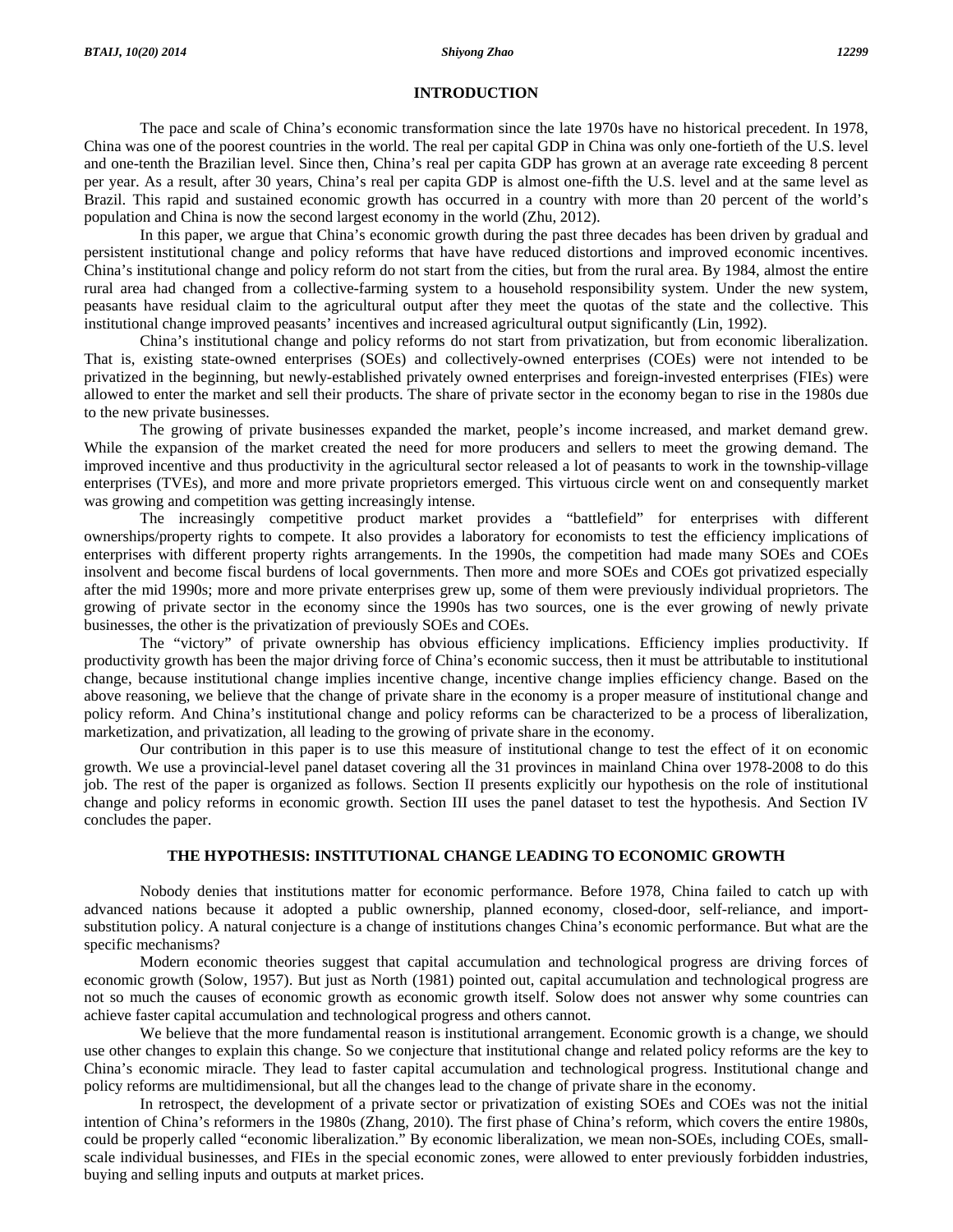So the second phase of China's economic reform can be labeled as "marketization," which means the prices of more and more products were determined by the market, and the market size was kept growing. This period is very short, and by the mid 1990s prices of most basic goods were determined by the market. Starting from the mid 1990s, especially after the 15th National Congress of the Chinese Communist Party (CCP) held in 1997, massive privatization began. At this Congress, a so-called "grasping the large and letting go of the small" policy was enacted, which was an implicit way of allowing local governments to privatize the small and medium-sized SOEs within this jurisdictions.

 Liberalization, marketization, and privatization - the trilogy of China's economic reform - are interrelated. Without economic liberalization, price marketization was unnecessary. If all goods are rationed rather than marketed, money price just plays the function of "unit of account," it cannot assume the function of transmitting information on scarcity of goods. Without liberalization and marketization, there would be no need for privatization. Local governments have no pressure to privatize their SOEs if there is no competition from other firms.

 Liberalization, marketization, and privatization lead to a common change, the growing of private sector itself and the growing share of private sector in the economy. Given that institutions matter, we naturally hypothesize that private sector contributes more to the national economic growth. Economic performance is determined by people's behavior, people's behavior is determined by incentive mechanism, incentive mechanism is determined by property rights arrangements. So a change in property rights arrangement eventually leads to the change of economic performance.

 Based on the above arguments, we propose our hypothesis: The private sector has contributed more to China's economic growth over the past three decades. That is, the share of private sector in the economy should have a significant positive effect on GDP. The logic chain is here: The growing of the private sector has been the result of China's gradual and persistent institutional change and policy reforms, which were characterized by liberalization, marketization, and privatization. Growing private share in the economy has reduced distortions and improved incentives, which in turn stimulated capital accumulation and technological progress, and then enhanced efficiency and productivity, and finally led to economic success.

# **ECONOMETRIC MODEL AND REGRESSION RESULTS**

### **A. Model Specification**

Our econometric model is as follows:

$$
Y_{it} = \beta_0 + \beta_1 K_{it} + \beta_2 L_{it} + \beta_3 PRIVATE_{it} + \beta_4 HC_{it} + \beta_5 TRAN_{it}
$$
  
+  $\beta_6 EXCH_t + \beta_7 EXP_{it} + \beta_8 INVEST_{it} + U_{it}$  (1)

Where i  $(i=1, ..., 31)$  and t  $(t=1978, ..., 2008)$  denote province i and year t. *Y*, *K*, and *L* are GDP, capital stock, and labor in natural logarithms. *PRIVATE* is the share of private sector in the provincial economy. *HC* denotes human capital, measured as the ratio of number of students enrolled in higher education to population. *TRAN* is transportation infrastructure, measured as the equivalent highway mileage per 10,000 square kilometers of land area. *EXCH* is the exchange rate between RMB and U.S. dollar. *EXP* is the ratio of export to GDP, and *INVEST* is the ratio of fixed investment to GDP.

 Capital (K) and Labor (L) are indispensable inputs in any production. K is calculated by following Zhao (2013). NBS (2010) provides the annual number of workers of each province. With the growth of labor, the structure of labor also changed dramatically. Fan (2010) estimates that about 200 million peasants have left their rural homes and moved to the urban industrial and service sectors over the past three decades.

 The share of private sector in the economy is our measure of institutional change and policy reforms. It is not perfect, but almost all policy reforms can be characterized as liberalization, marketization, or privatization, which all lead to the growing share of the private sector.

 We include human capital (*HC*) in the regression equation as an independent variable because labor just measures the quantity of the factor, but does not reflect the change of its quality. Many papers treat human capital as an important determinant of growth, such as Frank and Bernanke (2009) in explaining Japan and Germany's catch-up after World War II. Empirically human capital can be defined in different ways. In the literature, it is usually defined as ratio of the number of students enrolled in higher education to population, or the ratio of the number of students enrolled in secondary education to population, or the number of students enrolled in higher education to the number of students enrolled in secondary education. In this paper, we choose the ratio of the number of students enrolled in higher education to population, given that secondary education has been popularized across China and thus its ratio has a much smaller variation.

 We include transportation infrastructure (*TRAN*) to take into account the role of infrastructure on China's growth. China's infrastructure has improved dramatically during the past three decades. For example, China's first highway was built in 1988, which was only 100 kilometers long, connecting Beijing and Tianjin. By the end of 2008, the total length of China's railway has reached 60,000 kilometers (NBS, 2010).

 Of course, highway is not the only form of transportation. In this paper, we measure transportation as the equivalent mileages of railway, highway, and waterway per 10,000 square kilometers of land. The simplest way is to add the total lengths of railway, highway, and waterway for each province, as Fleisher and Chen (1997) did. However, the transportation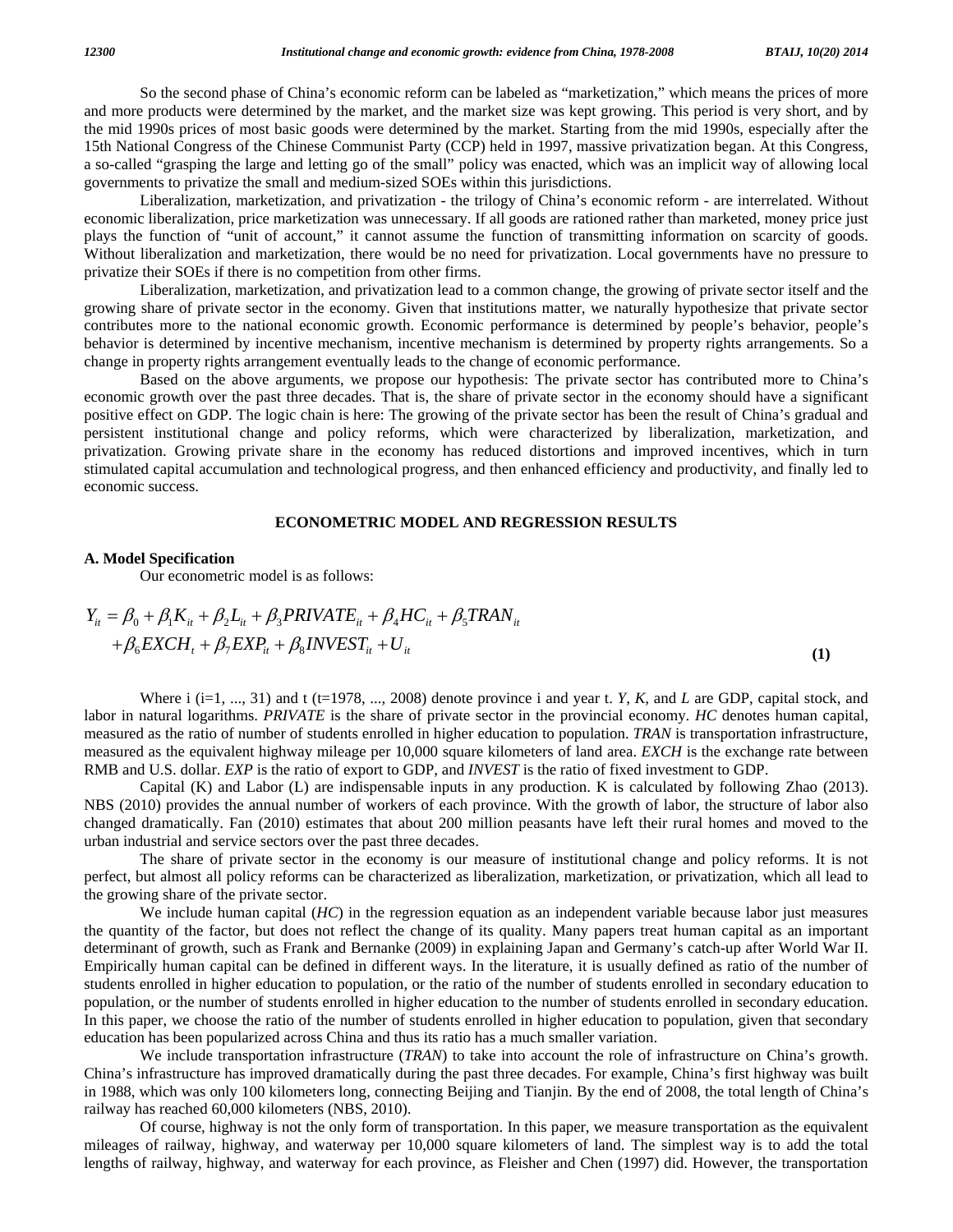capacity of one kilometer of railway is different from that of one kilometer of highway or waterway. Therefore, it is necessary to convert them into one form of transportation. We choose to convert railway and waterway into equivalent highway. The conversion ratios are calculated from the volumes of transport per kilometer by each of the three means of transport at the national level. Based on the 2008 data, the ratios are 8.07:1.00:4.67. That is to say, we multiply railway by 8.07 and waterway by 4.67 to get their equivalent lengths of highway.

 We include exchange rate (*EXCH*) and "ratio of export to GDP" (*EXP*) in the regression equation because it is widely believed that China's economic growth has been driven by foreign demand (exchange rate affects export). Exchange rate is time-variant but location invariant, since exchange rate policy is homogenous across all provinces. Given that RMB follows U.S. dollar (USD) very closely, and USD is the dominant currency for international trade settlement. We use the exchange rate between RMB and USD (units of RMB per dollar) to represent *EXCH*. Everything else being equal, a higher EXCH implies that RMB is depreciating, which makes Chinese products be more competitive in the international market and stimulates China's production. So we expect that *EXCH* will positively affect GDP.

 Chinese economy has long been acknowledged to be investment driven. Of course, investment plays its role through the formation of capital stock, and this effect is measured by capital stock in the model. We include "the ratio of investment to GDP" (*INVEST*) in the model to further test whether a higher investment-GDP ratio will lead to higher economic growth. It is included as a ratio so that multicollinearity can be properly avoided.

## **Regression results**

 Because Eq.(1) has passed the panel cointegration test, the long-run model will not be spurious even though all the explanatory variables are non-stationary. The Hausman test result supports a fixed effect model. Eq.(1) will be estimated with OLS reporting different standard errors. The first model is fixed effect model reporting the default standard errors, the second model reports heteroskedasticity-robust standard errors, and the third model reports Driscoll-Kraay standard errors.

| <b>Dependent Variable:</b><br>ln(GDP) | Model(1)            |         | Model(2)            |         | Model (3)           |         |
|---------------------------------------|---------------------|---------|---------------------|---------|---------------------|---------|
| Regressor                             | Coefficient         | t-ratio | Coefficient         | t-ratio | Coefficient         | t-ratio |
| Constant                              | $-11.923***$        | $-4.86$ | $-11.93$            | $-1.38$ | $-11.93***$         | $-3.08$ |
| ln(Capital stock)                     | $0.541***$          | 29.54   | $0.541***$          | 12.42   | $0.541***$          | 11.36   |
| ln(Labor)                             | $0.317***$          | 7.84    | $0.317***$          | 3.33    | $0.317***$          | 4.19    |
| Private share (%)                     | $0.005***$          | 17.01   | $0.005***$          | 9.25    | $0.005***$          | 4.87    |
| ln(Human capital)                     | $0.057***$          | 4.46    | $0.057***$          | 3.15    | $0.057***$          | 3.00    |
| In(Transportation)                    | $0.037*$            | 1.85    | 0.037               | 1.00    | 0.037               | 1.31    |
| ln(Exchange rate)                     | $0.145***$          | 9.25    | $0.145***$          | 4.86    | $0.145***$          | 4.33    |
| ln(Export/GDP)                        | $-0.0004$           | $-0.09$ | $-0.0004$           | $-0.04$ | $-0.0004$           | $-0.05$ |
| Investment/GDP (%)                    | $-0.002***$         | $-5.26$ | $-0.002***$         | $-3.16$ | $-0.002**$          | $-2.33$ |
| Time trend                            | Controlled          |         | Controlled          |         | Controlled          |         |
| Specification                         | <b>Fixed Effect</b> |         | <b>Fixed Effect</b> |         | <b>Fixed Effect</b> |         |
| Number of obs.                        | 961                 |         | 961                 |         | 961                 |         |
| Within R-squared                      | 0.9956              |         | 0.9956              |         |                     |         |

## **TABLE 1 : Panel data regression results (31 provinces, 1978-2008)**

**Notes: The individual coefficient is statistically significant at the \*10%, \*\*5% or \*\*\*1% significance level. Model (1) is regression with the default standard errors. Model (2) is regression with robust standard errors. Model (3) is regression with Driscoll-Kraay standard errors.**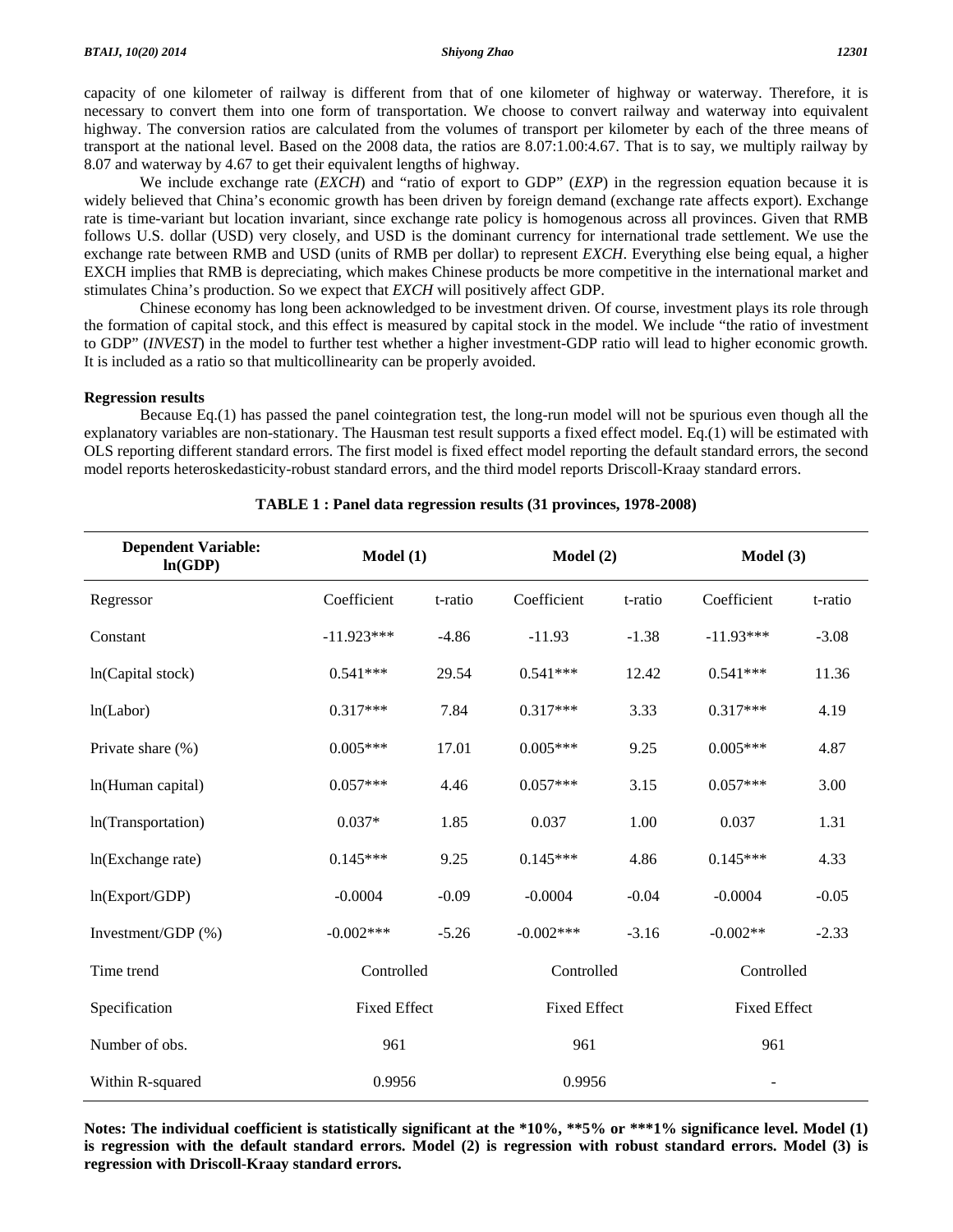TABLE 1 presents the regression results. The slope estimates of most explanatory variables have the anticipated signs. We pay attention to the parameter of interest: the coefficient on PRIVATE. In all three models, the coefficient is positive and statistically significant below 1 percent level, and it is robust for different standard errors. As the increase of private share in the national economy is the overall outcome of China's institutional change and policy reforms, this result provides strong evidence to support our hypothesis. Practically, everything else being equal, China's GDP will increase by 0.5 percent if the private share in the economy increases by 1 percentage point.

 This result echoes many previous findings through growth accounting decomposition. Previous studies have shown that productivity growth has been the main source of China's economic growth since 1978. Productivity growth is the result of technological progress and efficiency improvement, which are the consequence of institutional changes. Zhu (2012) reports that 78 percent of China's per capital GDP growth over 1978-2007 is attributed to total factor productivity growth. Examining the data between 1978 and 1998, Young (2003) also comes to the conclusion that capital deepening was *no*t the source of China's growth. Neoclassical growth model tells us that persistent economic growth can only come from productivity growth (Solow, 1957). More than three decades of rapid economic growth in China would be impossible without significant growth in productivity.

 Besides private share, other variables like human capital, transportation, and exchange rate all have a positive and statistically significant impact on GDP. Specifically, China's GDP will increase by 0.057 percent if the college students enrollment in the population increases by 1 percent. Given that higher education has developed dramatically since the late 1970s and especially after the mid-1990s, human capital improvement must have played a vital role in China's economic success.

 China's GDP will grow by 0.037 percent if the mileage of equivalent highway increases by 1 percent. The equivalent mileage of highway is a proxy for China's infrastructure. During the past three decades, China has invested heavily in infrastructure construction. Modern factories, world-class highways, railways, ports, and airports have been built with unprecedented speed and scale. The improvement of infrastructure greatly facilitates production and distribution of resources and products, which contributes to China's economic growth.

 Everything else being equal, China's GDP will grow by 0.145 if the exchange rate rises (RMB depreciates) by 1 percent. The effect is statistically significant. A depreciating RMB will stimulate China's exports and contribute to China's GDP growth. Since 2005, RMB has kept appreciating, but this negative effect on GDP has been more than offset by other factors. The ratio of export to GDP has no significant effect on output. This may be because, on the one hand, the effect of export has been captured by the variable of exchange rate, on the other hand, export does not play a greater role in GDP growth than domestic demand.

 The ratio of investment to GDP, however, shows a statistically negative effect on GDP. This result may seem surprising because it runs in the face of a popular view that China has followed an investment-driven growth model. We believe this result is reasonable for two reasons. One, the main effect of investment is to increase capital stock, so its effect to economic growth has largely been captured by capital stock. Two, larger ratio of investment to GDP may bring significant GDP growth in the short run (say the current year), but it may not bring long-run economic growth if the investment is not market-oriented. For example, many large investment projects by the government had been kept idle for many years due to lack of market demand, this is a waste of resources, and thus is detrimental to economic growth. As Zhu (2012) has noticed, China capital investment since 1978 has been keeping up with its rapid rate of output growth but not leading it.

# **CONCLUDING REMARKS**

 Economic growth is a change in economic performance, which is endogenous; to explain such a change, we must find other changes as exogenous variables. In this paper, we argue that the major driving force behind China's spectacular and prolonged growth is persistent institutional change and policy reforms. We believe that property rights is at the core of any country's institutions. So we use the change of property rights as a measure of institutional change. To go one step further, we use the change of the private share in the economy to show the change of property rights, considering that public ownership accounted for almost 100 percent of the national economy at the beginning of China's reform in the late 1970s.

 The growing of private sector in the economy is not isolated. China's institutional change started from economic liberalization, which makes more Chinese people with entrepreneurial abilities have opportunities to start their own businesses. Opportunities are given to people, and incentives are put right. The following marketization and privatization reforms become logical and coherent. The empirical finding of this paper strongly supports our hypothesis. China's institutional change and market-oriented reforms have greatly improved incentives of agents, leading to faster capital accumulation and technological progress, which in turn leading to rapid economic growth. In this sense, China's economic success is a miracle, but not a puzzle. China's growth experience is not at adds with previous economic wisdom, but again confirms that institutions do matter.

## **REFERENCES**

- **[1]** G.Chow; *On Chinese Economy*, Shanghai: Gezhi Press, **(2012)**.
- **[2]** G.Fan; "China declared a war against income gap", *Southern Weekend*, 4 Nov **(2010)**.